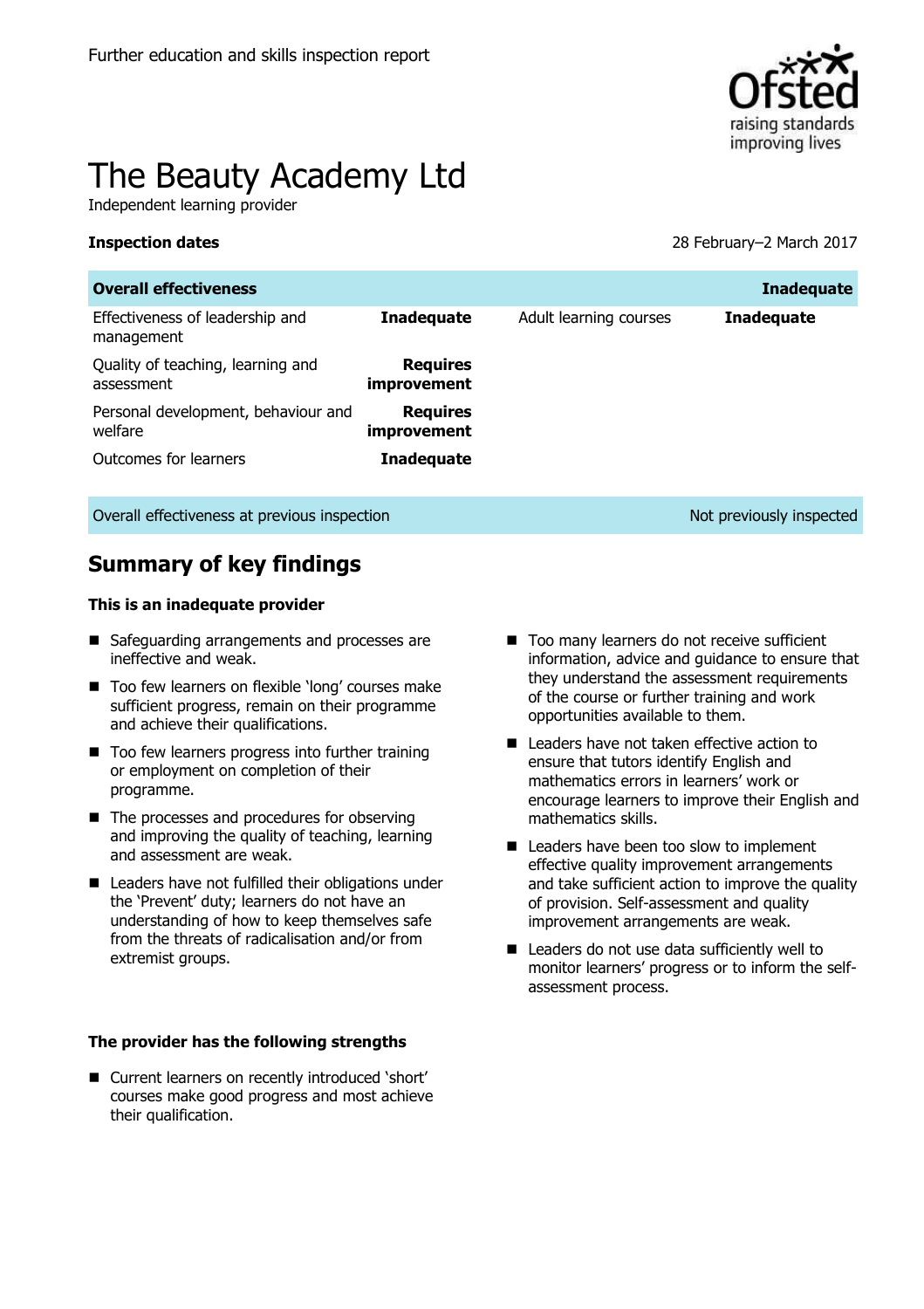

# **Full report**

### **Information about the provider**

■ The Beauty Academy Ltd is an independent learning provider and has a training centre in the city of Cambridge with further training centres in London, Birmingham and Manchester. It provides specialist training in beauty therapy for adult learners as part of the government advanced learner loan initiative.

## **What does the provider need to do to improve further?**

- Urgently ensure that all safeguarding arrangements and processes are effective.
- Monitor rigorously the progress of learners on flexible 'long' courses and ensure that they are better prepared for their assessments and examinations.
- Secure the destinations of learners on completion of their courses so as to inform accurately the planning of the curriculum.
- Apply robust quality assurance processes in order for the evaluation of the provision to be accurate; put in place a challenging and realistic action plan using accurate performance data and information that will help lead to rapid improvement.
- Improve the quality of teaching, learning and assessment by ensuring that:
	- tutors plan and sequence effectively assessment for learners on flexible 'long' courses
	- tutors plan learning sessions to meet the different abilities of learners in order for them to make the progress expected of them
	- tutors enable learners to improve and develop good English and mathematics skills
	- leaders provide effective feedback to tutors on the quality of teaching, learning and assessment practice and that all improvement actions are monitored thoroughly within agreed timescales.
- Ensure that obligations under the 'Prevent' duty are met. Leaders should ensure that staff and learners understand how to keep themselves safe from the threats of radicalisation and/or from extremist groups.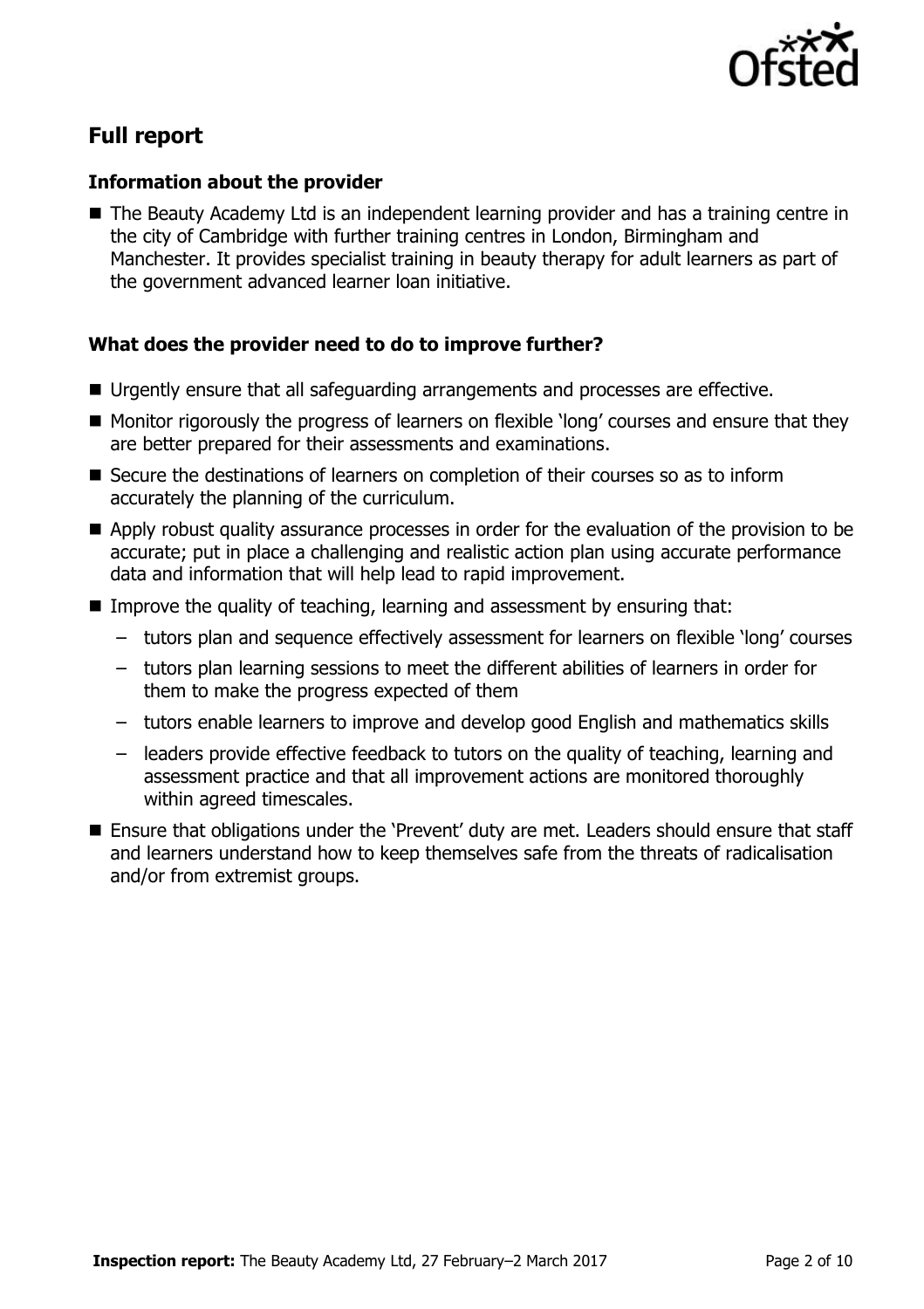

# **Inspection judgements**

#### **Effectiveness of leadership and management Inadequate**

- Leaders have been too slow to implement effective quality improvement arrangements, resulting in inadequate outcomes for learners, and teaching, learning and assessment that require improvement. Self-assessment is insufficiently critical and the quality improvement plan does not set sufficient actions and targets to improve the overall quality of provision. The observation process has for too long focused on assessment and compliance against lesson planning criteria rather than on the quality of teaching and learning or the progress learners make. Observers do not provide sufficient feedback so that tutors know what they need to do to improve their teaching practice. The collection and use of learner exit feedback are underdeveloped and the small sample to date indicates that too many learners are not satisfied with their learning experience.
- Leaders do not scrutinise data well enough to monitor performance and implement appropriate actions to improve. Leaders do not collect and evaluate routinely data on learners' progress and achievement. Leaders do not monitor the destinations of learners in order to identify rates of progression into employment or further learning and inform their planning of the curriculum. Strategic planning does not use data to plan appropriate medium and long-term specific and measurable targets to improve the quality of provision.
- Leaders do not have an effective strategy to promote the development of English, mathematics and information and communication technology (ICT) skills of learners. Tutors are not encouraged to highlight learners' shortfalls in spelling and grammar. Tutors do not encourage learners to develop further these skills or direct them to appropriate learning support resources. Centres are not equipped with ICT equipment, such as computers, to help learners gain these skills. Tutors do not ensure that learners' starting points are established to inform their teaching practice or identify learners' skills gaps or support needs.
- Leaders have not established productive working partnerships with relevant organisations to better support learners, enrich their experience and ensure that they receive impartial information, advice and guidance. Although a small number of employers engage and advertise job vacancies on a linked website, very few learners take up the opportunities to make contact. Links with appropriate agencies to raise awareness of self-employment, to provide insight into relevant industries or to refer to other learning opportunities are poor. These relationships have not been developed to consider work experience placements or to further promote awareness of working in the industry.
- Leaders have taken effective action to revise the curriculum. The recently introduced 'short' course for massage is meeting learners' employment needs and leaders' data indicates high achievement rates. Leaders have stopped recruitment onto the poorly performing 'long' courses in make-up and nail technology. Leaders have recently implemented improvements effectively as they have become aware of underperformance. For example, at one London centre a highly experienced tutor was appointed to improve the quality of teaching and learning and as a consequence performance has improved.
- Leaders ensure that vocational teaching and learning resources are of good quality and these are now being used effectively by the majority of tutors and learners on 'short'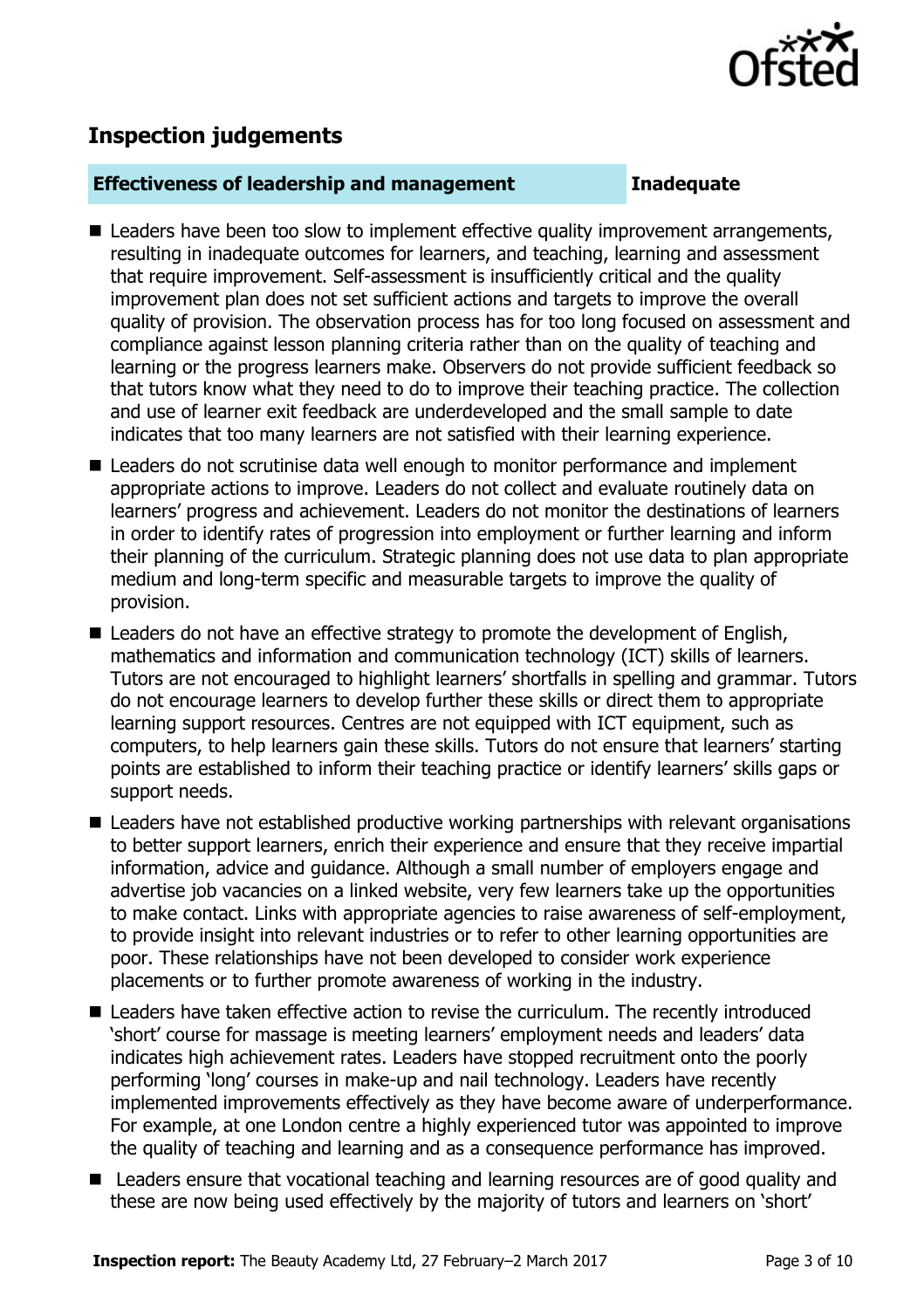

courses. Each training centre is well equipped for beauty therapy training, with highquality physical resources replicating industry standards. Recently introduced learning videos enable tutors to enhance their practice and bolster their teaching.

### **The governance of the provider**

- The two directors of The Beauty Academy Ltd have close operational involvement in the business and have only very recently become aware of some of the significant improvements that are needed to improve the quality of the provision. However, to date they have not monitored performance and the quality of provision effectively. They have insufficient understanding of the requirements of delivering government-funded learning provision.
- Leaders' strategic planning is not formalised sufficiently to plan effectively to secure medium- and long-term aims and objectives which ensure high-quality teaching, learning and assessment and enable learners to improve their English, mathematics and ICT skills.

### **Safeguarding**

- The arrangements for safeguarding are not effective.
- Leaders have not undertaken Disclosure and Barring Service checks for most staff, including the designated safeguarding officer. Leaders have not established appropriate systems to ensure that any safeguarding concerns are followed through to a satisfactory conclusion.
- $\blacksquare$  Too few leaders, tutors or staff have undertaken any training around safeguarding or the 'Prevent' duty in order for them to ensure that learners understand how to keep themselves safe. Leaders have very recently identified appropriate training for staff and plans are now in place for staff to complete this as a matter of urgency.
- Leaders do not promote British values to ensure that learners are prepared for life in modern Britain. Leaders, staff and learners do not receive sufficient training in British values, or equality and diversity.
- Learners are not informed sufficiently on how to stay safe online. However, learners say they feel safe and understand to whom and how to report any concerns.

### **Quality of teaching, learning and assessment <b>Requires improvement**

- The large majority of current learners attend a 'long' flexible learning course with block study at one of three centres over a six-, nine- or 12-month period. A small minority of current learners attend 'short' 16-week courses, of two days a week, combined with further independent study. Leaders introduced the 'short' courses at the beginning of the academic year.
- Too many learners following flexible 'long' courses do not complete their practical assessments and examinations or make the progress expected of them. Leaders and tutors do not ensure they establish information on learners' starting points or that feedback following assessment enables learners to improve their knowledge and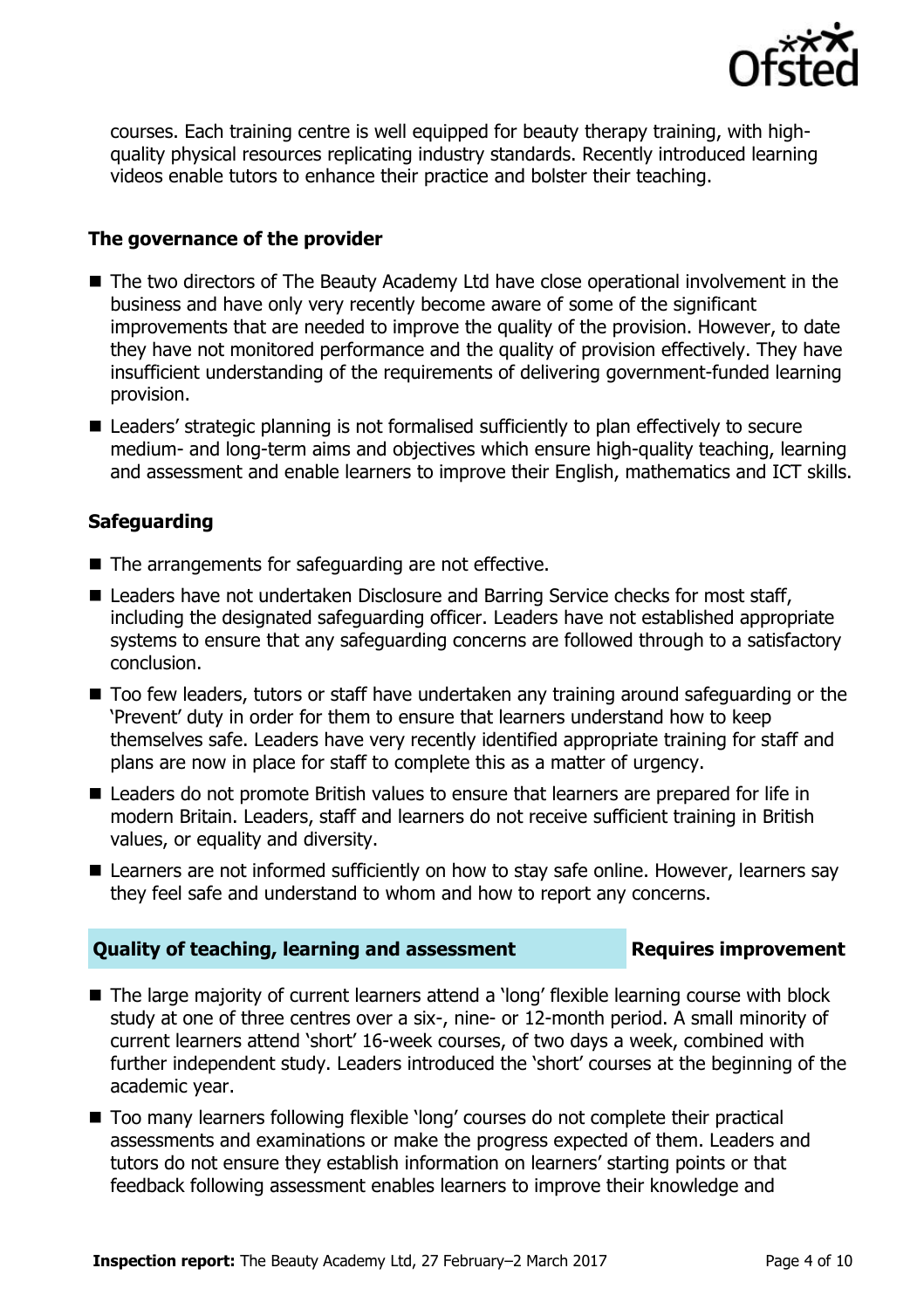

understanding.

- Leaders and tutors do not prepare learners on flexible 'long' courses well enough for their formal assessments. Tutors do not ensure that learners understand fully their formal assessment requirements or they do not attend on the set times and/or dates. Consequently, not enough learners complete their courses successfully.
- Tutors do not ensure that their theory teaching engenders the more able learners to make the progress of which they are capable. For example, too much work is set at the same pace and level and does not provide learners with sufficient opportunities to deepen their understanding and knowledge.
- Learners improve their speaking and communication skills well. However, tutors do not pay sufficient attention to the development of learners' writing skills. Tutors do not determine learners' English and mathematics starting points or provide learners with necessary feedback on significant errors in their spelling of key vocabulary and terminology or on their use of punctuation.
- Tutors are skilled and experienced, with good, current industry expertise, that they apply appropriately in practical sessions. Tutors make learning interesting and relevant for learners and enable learners to gain high levels of confidence in their development of a wide range of practical skills in beauty therapy. Learners on 'short' courses, the minority of the total volume of learners, receive good feedback and coaching in their practical sessions on how to improve and refine their skills further. As a result, they are clear what is expected of them and most work to these high standards.
- Most tutors utilise good-quality learning resources, including workbooks, diagrams, photographs and industry-standard salons, to reinforce learning effectively. For example, learners on 'short' courses gain a good understanding of facial muscles, using helpful worksheets and clear diagrams, which enable them to apply daytime, special occasion and evening facial make-up adeptly.
- Most learners on 'short' courses work productively in sessions and diligently complete independent work between sessions. For example, they produce illustrative case studies and a good standard of photographic evidence that demonstrate good skills development in their own time.
- Learners improve their understanding of diversity in relation to the diverse practical needs of individual clients, for example their differing body types and skin tones. Learners demonstrate good levels of tolerance and respect for their tutors and for each other. However, tutors do not promote equality in their theory teaching and consequently, few learners improve their understanding.

#### **Personal development, behaviour and welfare <b>Requires improvement**

- Tutors do not enable learners to improve their English, mathematics and ICT skills as part of their learning courses. Tutors do not correct poor spelling, especially technical words and terminology; they do not motivate learners to use mathematics in their industry, for example, by calculating ratios and proportions when mixing products used in the beauty industry.
- Leaders and tutors do not promote the full range of career pathways or future training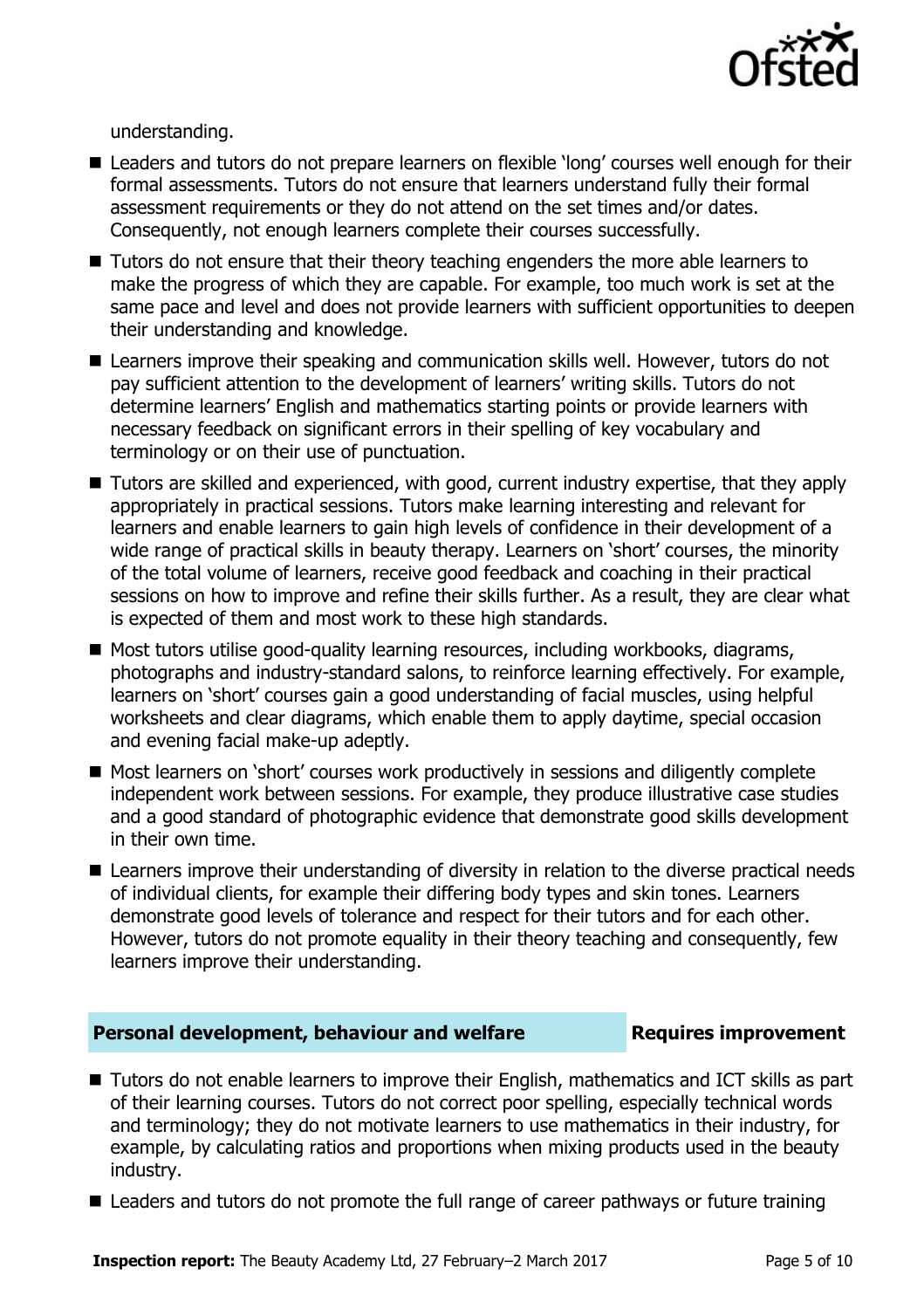

opportunities available to learners on completion of their courses. For example, too few learners access the dedicated website used by a few employers to promote their job vacancies.

- Leaders and tutors have not provided training or promoted learners' awareness of British values or the dangers faced from those who promote extremism or radicalisation. Consequently, too many learners do not have an understanding of such fundamental aspects of life in modern Britain.
- Too many learners on flexible 'long' courses drop out of learning. A very high proportion of learners on 'short' courses attend their learning sessions, are punctual and adopt professional attitudes to their learning. For example, these learners wear their uniform with pride, show respect to each other and communicate well with their tutors and clients.
- Learners pay good attention to health and hygiene and their application in practical and professional beauty therapy practice. For example, learners are aware of the need to use disposable applicators to avoid cross-contamination when applying mascara to different clients.
- The small minority of learners who study on 'short' courses develop good practical skills valued by employers as part of their training. Almost all learners on 'short' courses complete an additional qualification at level 2 as a part of their study at level 3. As a result, these learners widen their understanding of different beauty treatments and adopt a broader skills base.
- Learners on 'short' courses improve their readiness for the workplace. For example, they often improve their confidence and communication skills working in pairs or teams to solve problems effectively.

#### **Outcomes for learners Inadequate**

- Too few learners following flexible 'long' learning courses achieve their qualifications and complete their programme. For example, in 2015/16 only a quarter of learners achieved their qualifications and only one tenth did so in the expected timescales.
- Leaders' data for current learners enrolled on 'long' learning courses indicates that only a small minority have achieved their courses or are on target to do so in 2016/17. Too many learners studying 'long' courses do not complete their portfolios or make progress. Too many current learners on 'long' learning courses have either suspended their learning or have withdrawn from their programme with no opportunity to complete and achieve their qualifications.
- Significant achievement gaps exist between different groups of learners and between the different training centres for learners on 'long' courses. For example, a higher proportion of learners from minority ethnic backgrounds achieve better than White British learners. Learners training at centres in London do not achieve as well as those in other areas of the country, such as Birmingham.
- Too few learners move into further training or employment on completion of their courses. Leaders do not know the destinations of most learners on completion of their courses.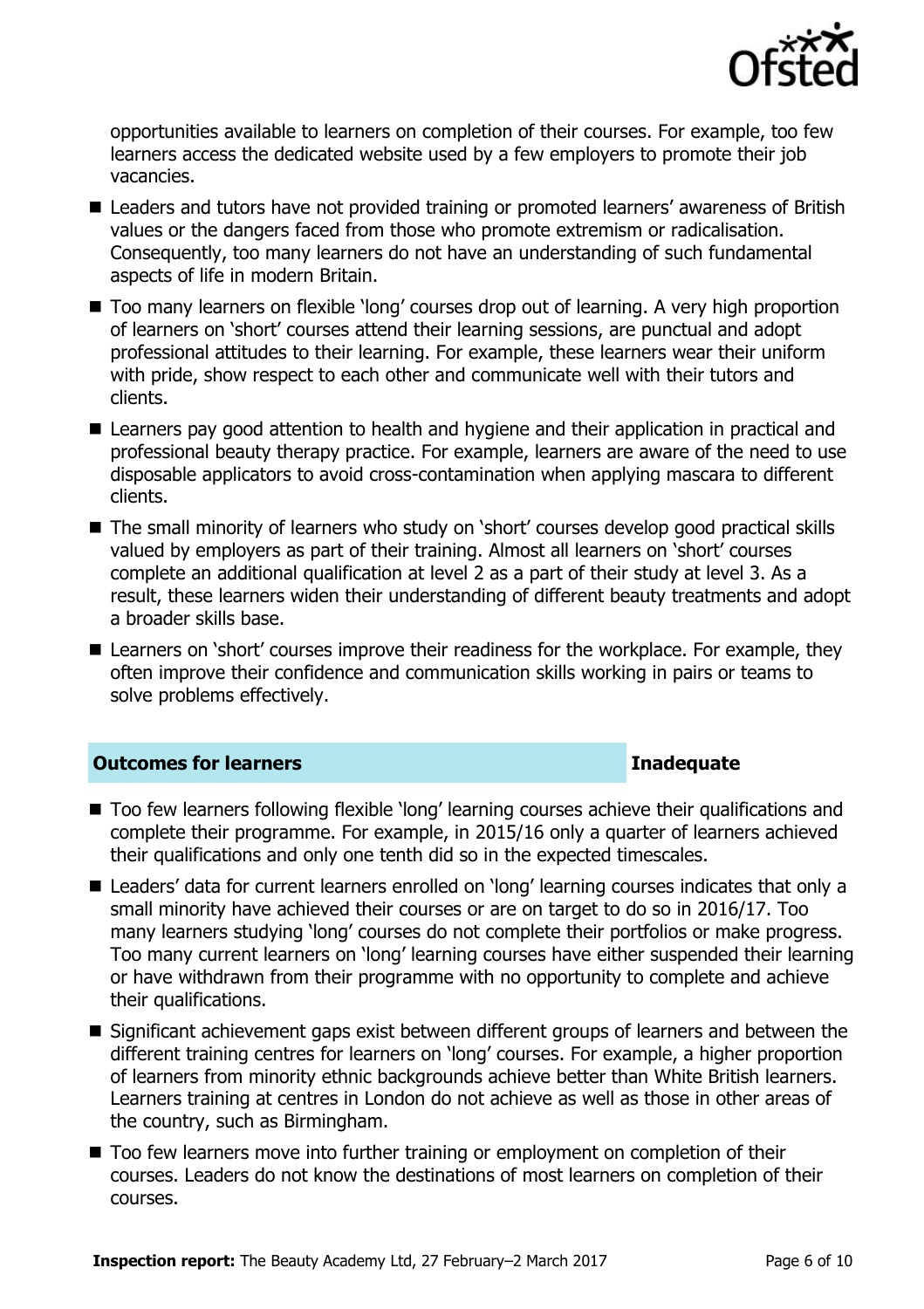

- Leaders' data for the small minority of learners studying the recently introduced 'short' courses indicates a large majority complete successfully and all within their expected timescales. However, the proportion is only around a fifth of the total of current learners on courses.
- Almost all current learners on 'short' courses develop their practical skills well. They make progress towards the development of their practical skills, enjoy their learning and make at least the progress expected of them. Most of the current learners on 'short' courses are on target to achieve their qualifications.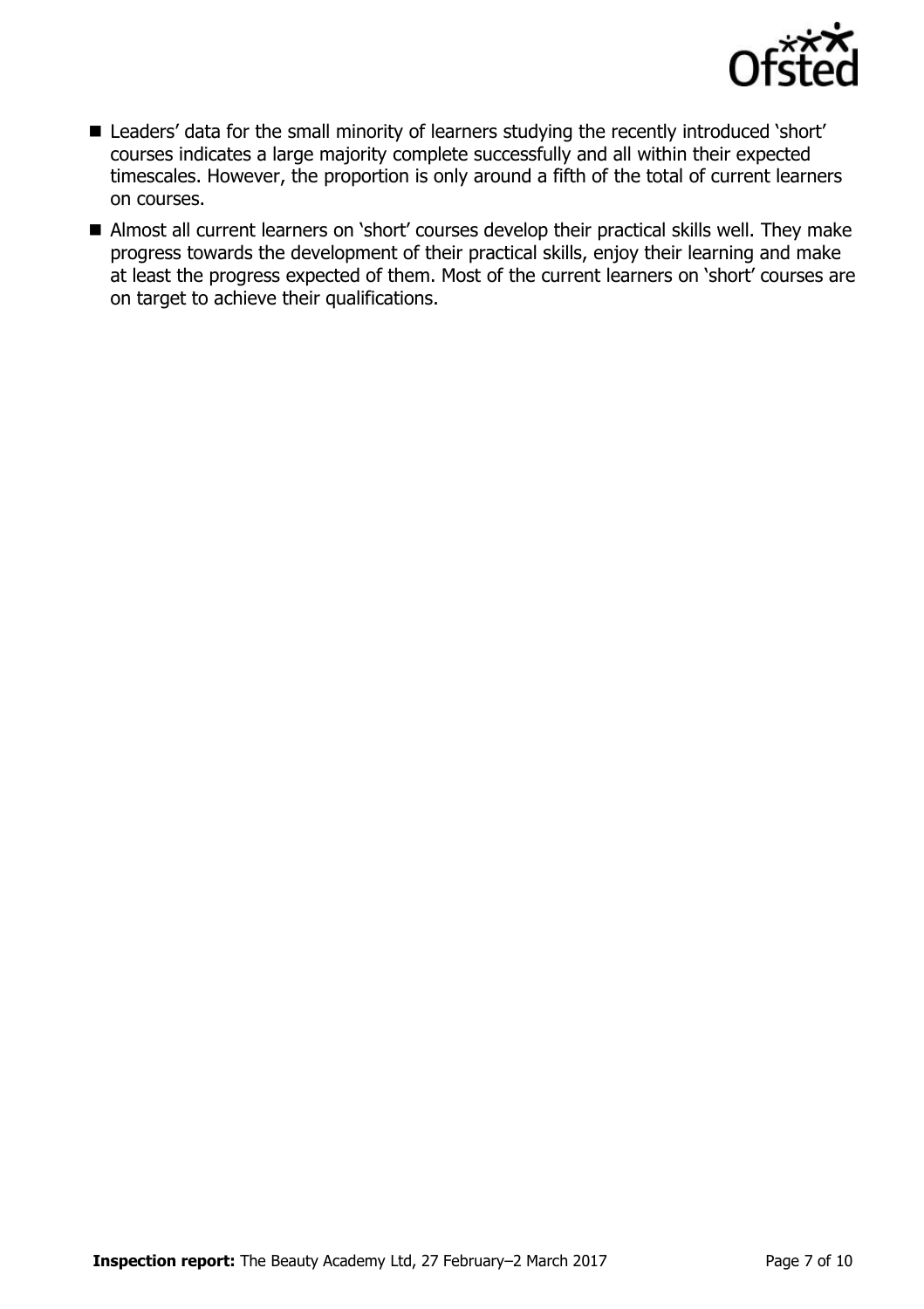

# **Provider details**

| Unique reference number                                                       | 1237200                       |
|-------------------------------------------------------------------------------|-------------------------------|
| Type of provider                                                              | Independent learning provider |
| Age range of learners                                                         | $19+$                         |
| Approximate number of all<br>learners over the previous full<br>contract year | 462                           |
| Principal/CEO                                                                 | Mr Terry Hadley               |
| Telephone number                                                              | 01284 703 400                 |
| Website                                                                       | www.thebeautyacademy.org      |

# **Provider information at the time of the inspection**

| Main course or learning<br>programme level                                                      | Level 2<br>Level 1<br>or below |       | Level 3   |           | Level 4<br>or above |        |              |       |  |
|-------------------------------------------------------------------------------------------------|--------------------------------|-------|-----------|-----------|---------------------|--------|--------------|-------|--|
| <b>Total number of learners</b><br>(excluding apprenticeships)                                  | $16 - 18$                      | $19+$ | $16 - 18$ | $19+$     | $16 - 18$           | $19+$  | $16 - 18$    | $19+$ |  |
|                                                                                                 |                                |       |           |           | -                   | 262    | -            |       |  |
| Number of apprentices by<br>apprenticeship level and age                                        | Intermediate                   |       | Advanced  |           |                     | Higher |              |       |  |
|                                                                                                 | $16 - 18$                      |       | $19+$     | $16 - 18$ | $19+$               |        | $16 - 18$    | $19+$ |  |
|                                                                                                 |                                |       |           |           |                     |        |              |       |  |
| Number of traineeships                                                                          | $16 - 19$                      |       |           | $19+$     |                     |        | <b>Total</b> |       |  |
|                                                                                                 |                                |       |           |           |                     |        |              |       |  |
| Number of learners aged 14 to<br>16                                                             | <b>None</b>                    |       |           |           |                     |        |              |       |  |
| Number of learners for which<br>the provider receives high-<br>needs funding                    | <b>None</b>                    |       |           |           |                     |        |              |       |  |
| Funding received from:                                                                          | <b>Skills Funding Agency</b>   |       |           |           |                     |        |              |       |  |
| At the time of inspection, the<br>provider contracts with the<br>following main subcontractors: | <b>None</b>                    |       |           |           |                     |        |              |       |  |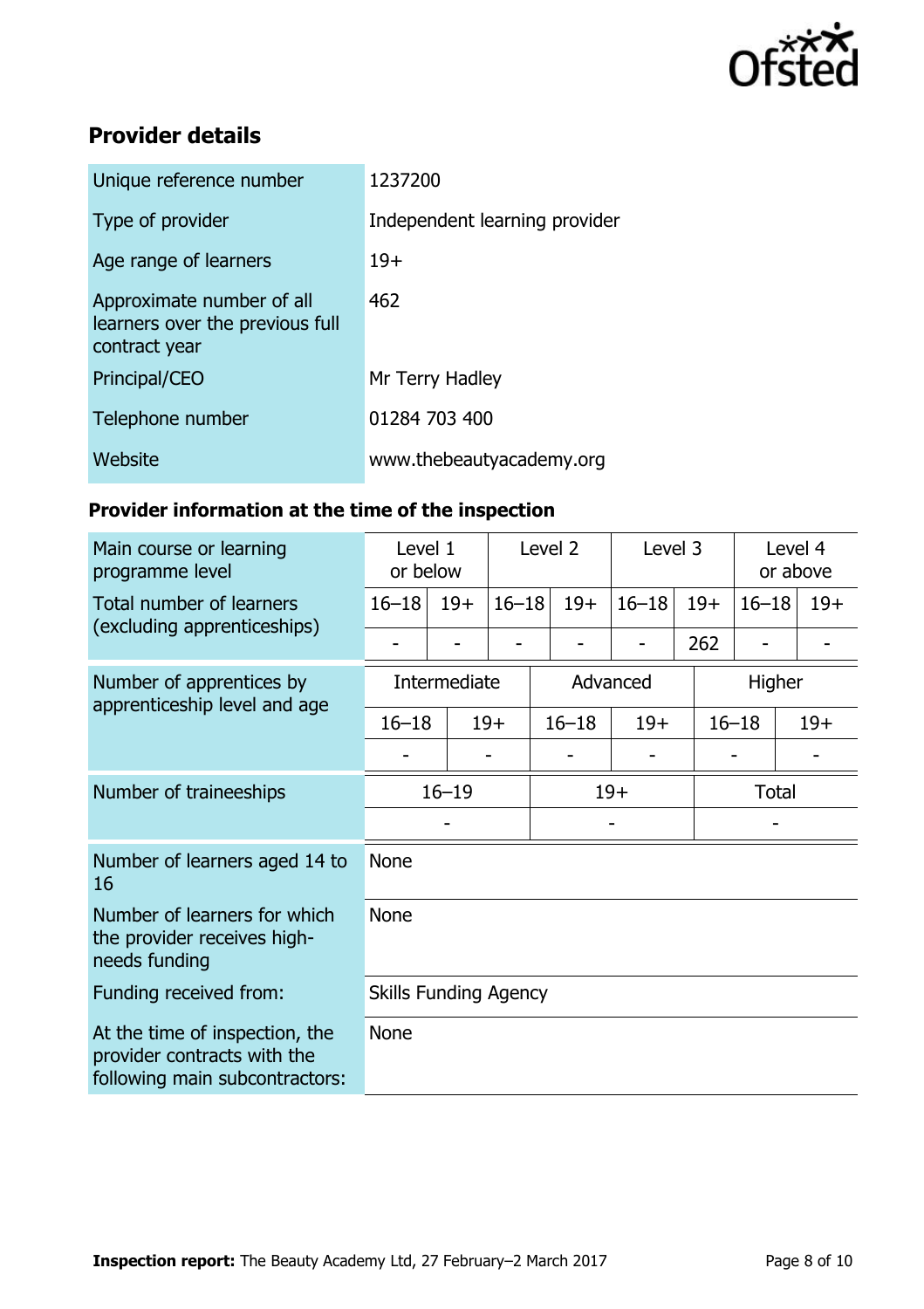

# **Information about this inspection**

The inspection team was assisted by the academy principal, as nominee. Inspectors took account of the provider's most recent self-assessment report and development plans. Inspectors used group and individual interviews and online questionnaires to gather the views of learners; these views are reflected within the report. They observed learning sessions, assessments and progress reviews. The inspection took into account all relevant provision at the provider.

### **Inspection team**

| Steve Hunsley, lead inspector | Her Majesty's Inspector |
|-------------------------------|-------------------------|
| <b>Gary Adkins</b>            | Ofsted Inspector        |
| <b>Bev Cross</b>              | Ofsted Inspector        |
| Kathleen Tyler                | Ofsted Inspector        |